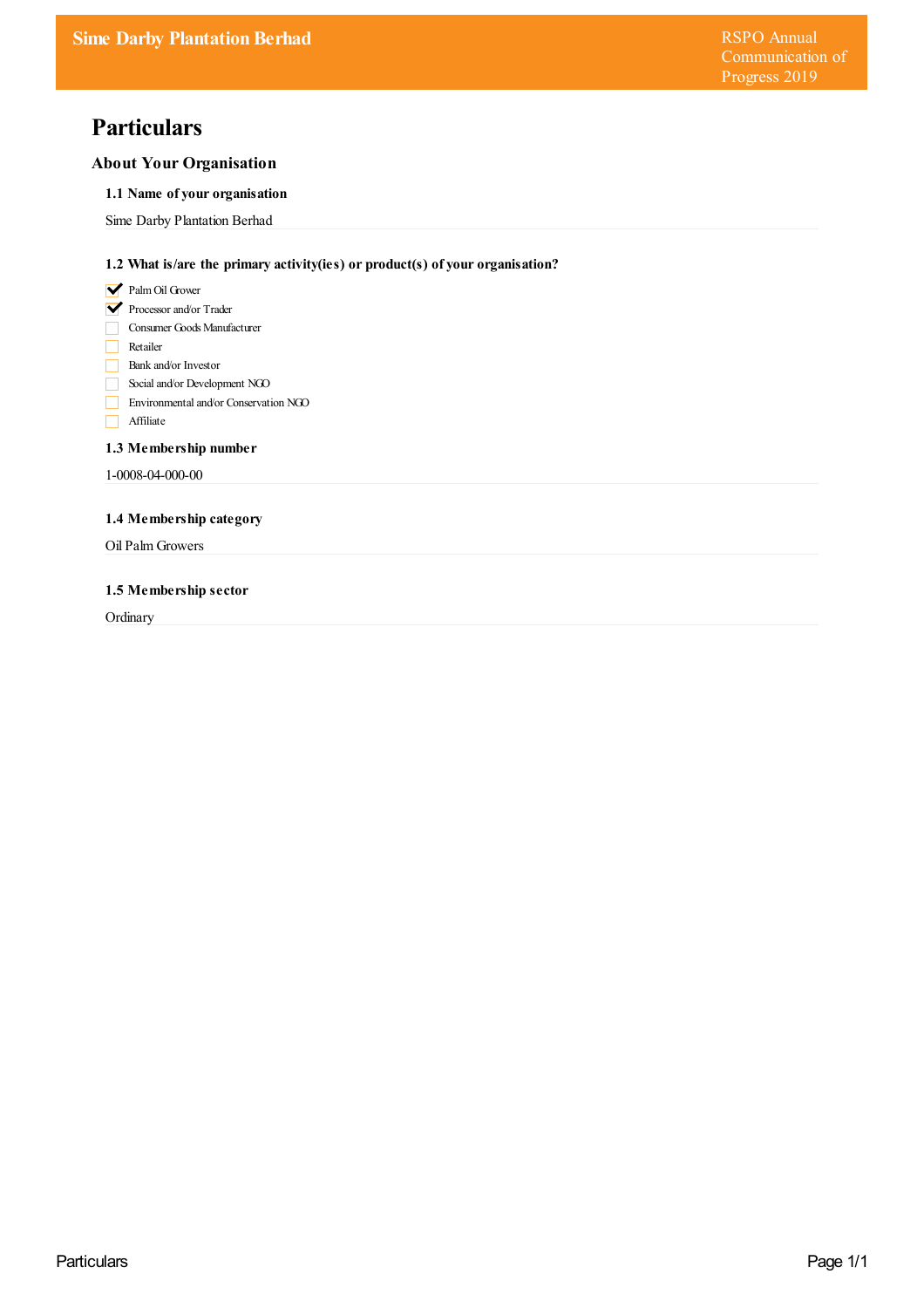# **Grower**

# **1. Operational Profile**

### **1.1 Please state your main activities as a palm oil grower:**

- Oil palmgrower without palmoil mill  $\Box$
- Oil palmgrower with palmoil mill
- $\triangleright$  Oil palm grower with palm oil mill and palm kernel crushing plant
- Smallholder Group Manager

# **2. Operations and Certification Progrss**

Information in Section 2 - Operations and Certification Progress - is a mandatory declaration in your ACOP. This includes hectarage data, to enable the RSPO to accurately calculate certification on a member, sector and total level. *ACOP reports without reported hectarage data will be considered as incomplete and will not be accepted.*

**2.1 Land area controlled and managed associated to palm oil**

2.1.1 Please state the total number of palm oil estates, certified and uncertified, controlled or managed by the member

240

### **2.1.7 Land area controlled and managed associated to palm oil**

| <b>Description</b>                                                                                      | <b>Hectares</b>  |
|---------------------------------------------------------------------------------------------------------|------------------|
| 2.1.2 Total land controlled or managed for oil palm cultivation - planted and infrastructure (hectares) | 594046.0         |
| 2.1.3 Total land controlled or managed for oil palm cultivation - unplanted (hectares)                  | 0.0 <sub>1</sub> |
| 2.1.4 Total land designated and managed as HCV areas (hectares)                                         | 39482.0          |
| 2.1.5 Other conservation land set aside, excluding HCV areas reported in 2.1.4 (hectares)               | 8323.0           |
| 2.1.6 Total land under scheme smallholders (hectares)                                                   | 85549.0          |
| Total                                                                                                   | 727400.0         |

### **2.2 Certification progress:**

### **2.2.1 Number of management units certified under RSPO P&C Certification**

66

**2.2.2 Total certified land underthe RSPO P&C Certification, excluding scheme smallholders (hectares)**

626185.0

**2.2.2.1 Certification progress - land under RSPO P&C Certification, excluding scheme smallholders**

97.56%

**2.2.3 Total certified land underscheme smallholders (hectares)**

66961.0

### **2.2.3.1 Certification progress - land underscheme smallholders**

78.27%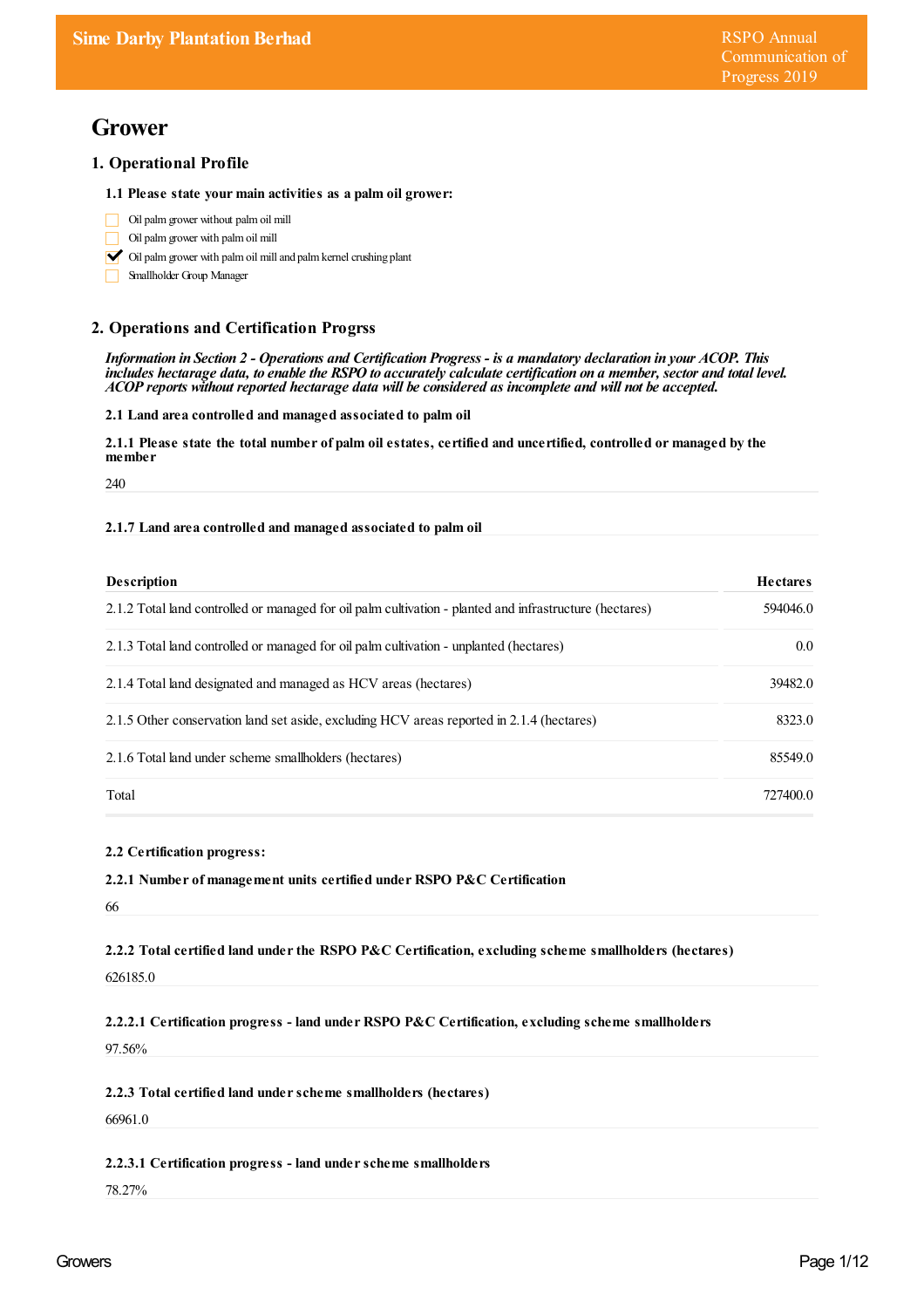### **2.3 In which countries are yourestates located?**

### **2.3.1 Indonesia - Please indicate which province(s)**

Central Kalimantan,Central Sulawesi,Jambi,Riau,South Kalimantan,South Sulawesi,West Kalimantan

#### **2.3.2 Malaysia - Please indicate which state(s)**

Johor,Kedah,Malacca,Negeri Sembilan,Pahang,Perak,Sabah,Sarawak,Selangor

### **2.3.3 Other- Please indicate which country/countries**

Liberia ,Papua New Guinea ,Solomon Islands

#### **2.4 New plantings and development (excluding replanting)**

**2.4.1 How much new land was planted by yourcompany during this reporting period (hectares)?**

0.0

### **2.5 Supply of Fresh Fruit Bunches (FFB)**

**2.5.1 Total FFB volume produced by estates managed orcontrolled by yourcompany (tonnes)**

9679482.0

**2.5.1.1 Total certified FFB volume produced by certified estates managed orcontrolled by yourcompany (tonnes)** 9496061.0

#### 2.5.2 In addition to FFB produced by your company's estates, does your supply base include any of the following?

- Scheme Smallholders
- Independent Smallholders
- **Outgrowers**
- **V** Other Third-Party Suppliers

### **2.5.3 Scheme smallholder operations that supply your operations:**

### **2.5.3.1 Total FFB volume supplied (tonnes)**

850580.0

#### **2.5.3.2 Total certified FFB volume supplied (tonnes)**

791342.0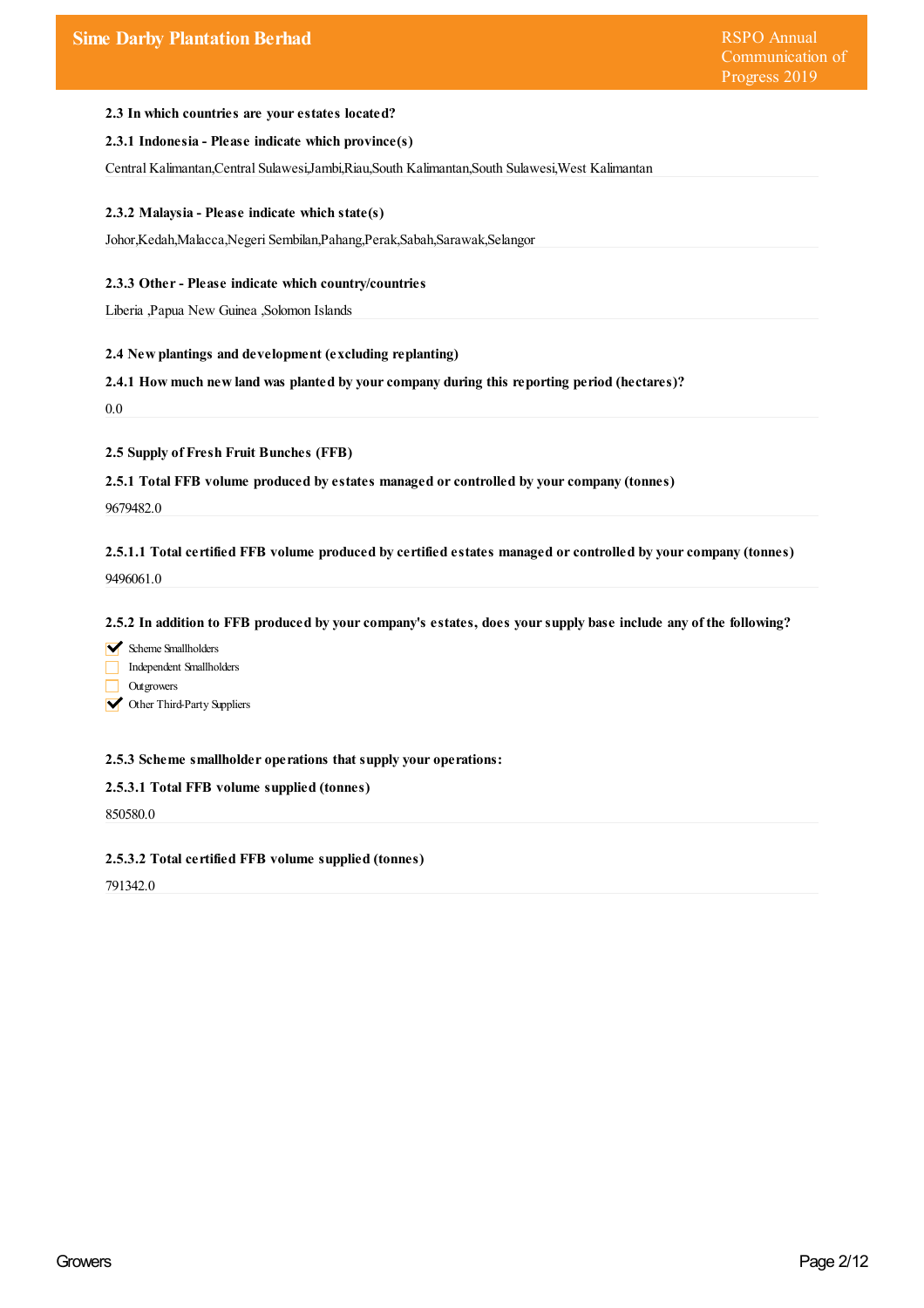**2.5.6 Other Third-party supplier operations that supply your operations:**

|  |  | 2.5.6.1 Total FFB volume supplied (tonnes) |  |
|--|--|--------------------------------------------|--|
|  |  |                                            |  |

1160127.0

**2.5.6.2 Total certified FFB volume supplied (tonnes)**

0.0

**2.6 Fresh Fruit Bunches (FFB) processing and production operations**

**2.6.1 Number of palm oil mills operated**

67

**2.6.2 Number of palm oil mills certified under RSPO P&C**

66

**2.7 Palm Kernel processing and production operations**

**2.7.1 Number of palm kernel crushers and/or palm kernel mills operated**

9

**2.7.2 Number of palm kernel crushers and/or palm kernel mills certified under RSPO Supply Chain Certification (SCC)**

9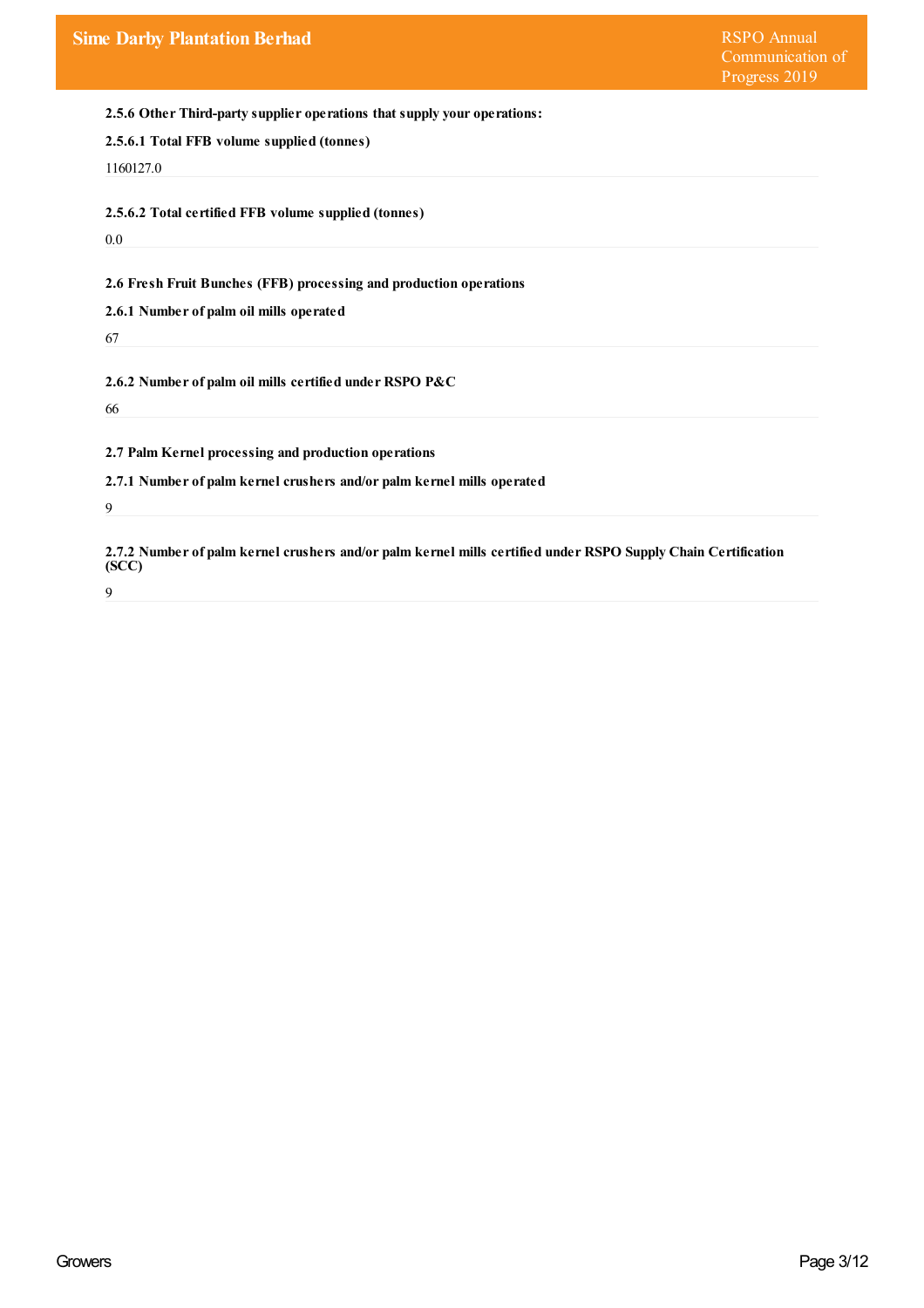# **3. Palm Oil and Certified Palm Oil Production**

## **3.1 Total Crude Palm Oil produced (tonnes)**

| <b>Countries/Regions</b>                        | <b>Tonnes</b> |
|-------------------------------------------------|---------------|
| Malaysia                                        | 1252236.0     |
| Indonesia                                       | 730908.0      |
| Latin America                                   | 0.0           |
| Africa                                          | $0.0\,$       |
| Rest of the World                               | 540066.0      |
| Total                                           | 2523210.0     |
| 3.3 CSPO sold as RSPO certified                 |               |
| Description                                     | <b>Tonnes</b> |
| Identity Preserved (IP)                         | 754353.0      |
| Segregated (SG)                                 | 436545.0      |
| Mass Balance (MB)                               | 19928.0       |
| <b>RSPO</b> Credits                             | 408840.0      |
| Total                                           | 1619666.0     |
| 3.6 Total CSPO                                  |               |
| Description                                     | <b>Tonnes</b> |
| 3.3 CSPO sold as RSPO-certified                 | 1619666.0     |
| 3.4 CSPO sold under other certification schemes | 0.0           |
| 3.5 CSPO sold as conventional                   | 903543.0      |
| Total                                           | 2523209.0     |

#### **3.7 According to the volume information you have provided in this questionnaire, CSPO represents the following percentage of yourtotal CPO production**

100.00%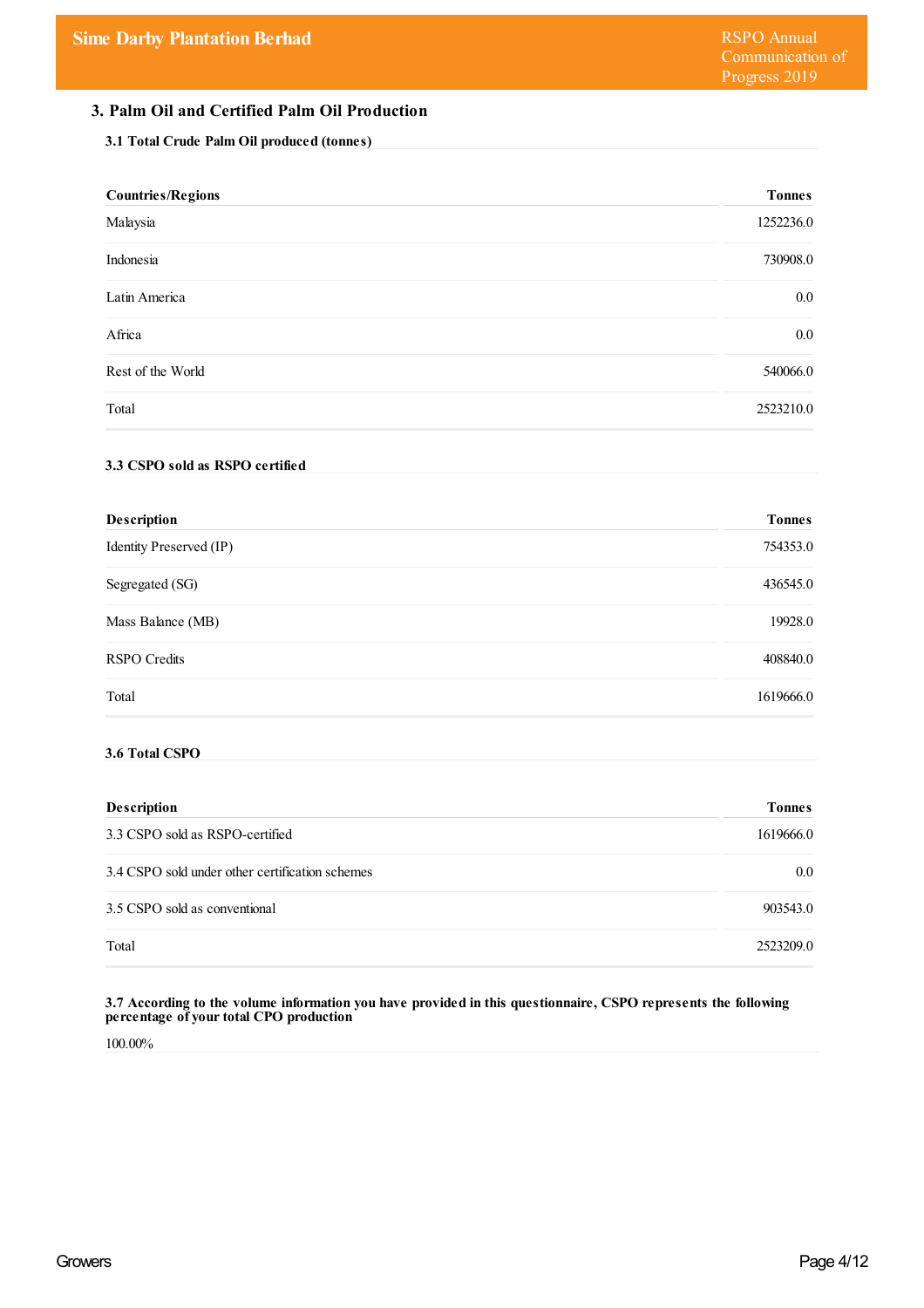3.8 Based on total CSPO volumes sold (Question G.3.6), please estimate the percentage of the volumes originating **from your operations in the following regions/countries**

| <b>Countries/Regions</b> | Percentage |
|--------------------------|------------|
| Malaysia                 | 46.0       |
| Indonesia                | 18.0       |
| Latin America            | $0.0\,$    |
| Africa                   | $0.0\,$    |
| Rest of the World        | 36.0       |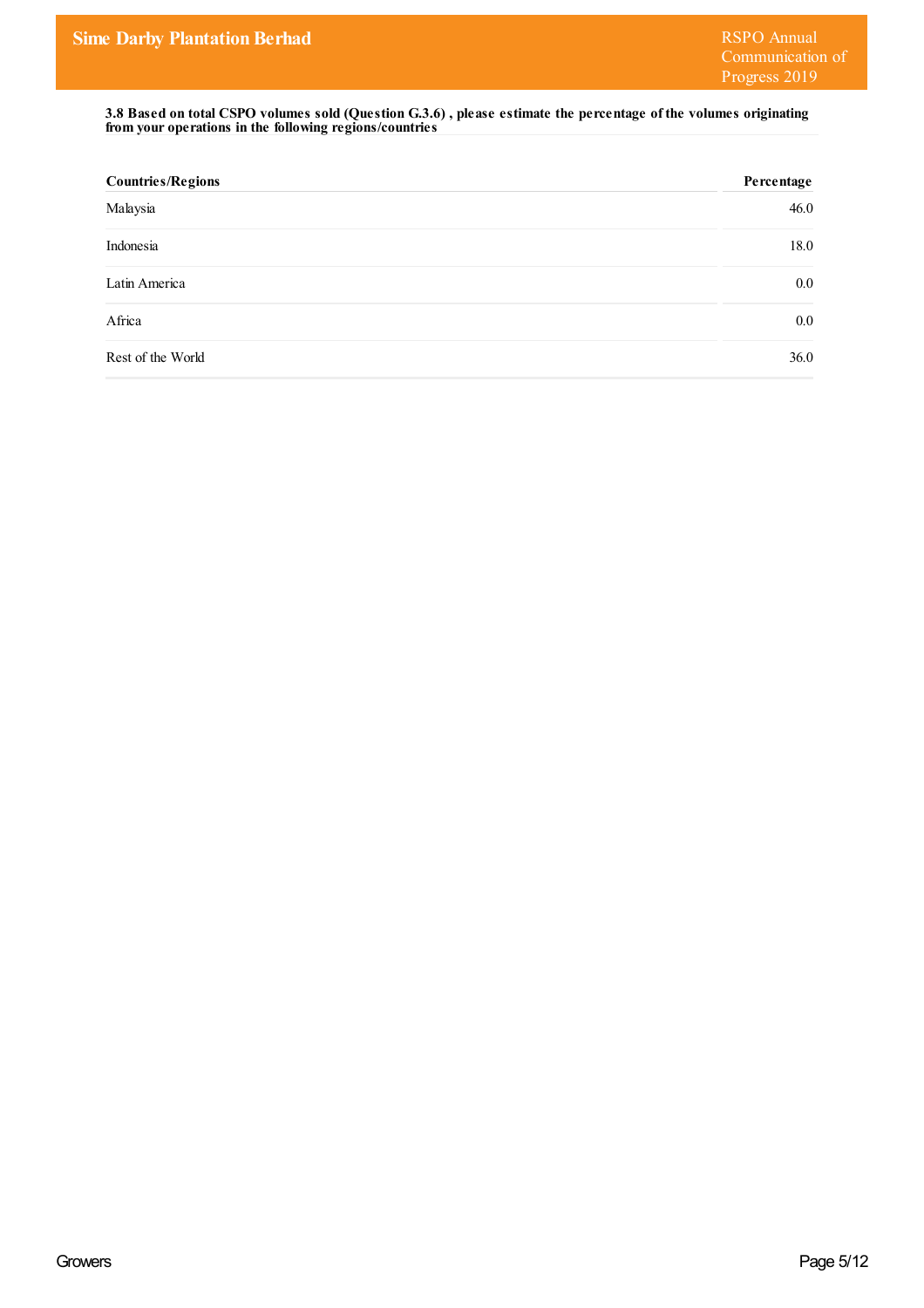# **3.2 Total Crude Palm Kernel produced (tonnes)**

| <b>Countries/Regions</b> | <b>Tonnes</b> |
|--------------------------|---------------|
| Malaysia                 | 307666.0      |
| Indonesia                | 160996.0      |
| Latin America            | $0.0\,$       |
| Africa                   | $0.0\,$       |
| Rest of the World        | 141158.0      |
| Total                    | 609820.0      |

# **3.9 CSPK sold as RSPO certified**

| <b>Description</b>      | <b>Tonnes</b> |
|-------------------------|---------------|
| Identity Preserved (IP) | 96957.0       |
| Segregated (SG)         | 162561.0      |
| Mass Balance (MB)       | 57584.0       |
| Total                   | 317102.0      |

# **3.12 Total CSPK sold as RSPO-certified (tonnes)**

| <b>Description</b>                               | <b>Tonnes</b> |
|--------------------------------------------------|---------------|
| 3.9 CSPK sold as RSPO-certified                  | 317102.0      |
| 3.10 CSPK sold under other certification schemes | $0.0\,$       |
| 3.11 CSPK sold as conventional                   | 292718.0      |
| Total                                            | 609820.0      |

#### **3.13 According to the volume information you have provided in this questionnaire, CSPK represents the following percentage of yourtotal CPK production**

100.00%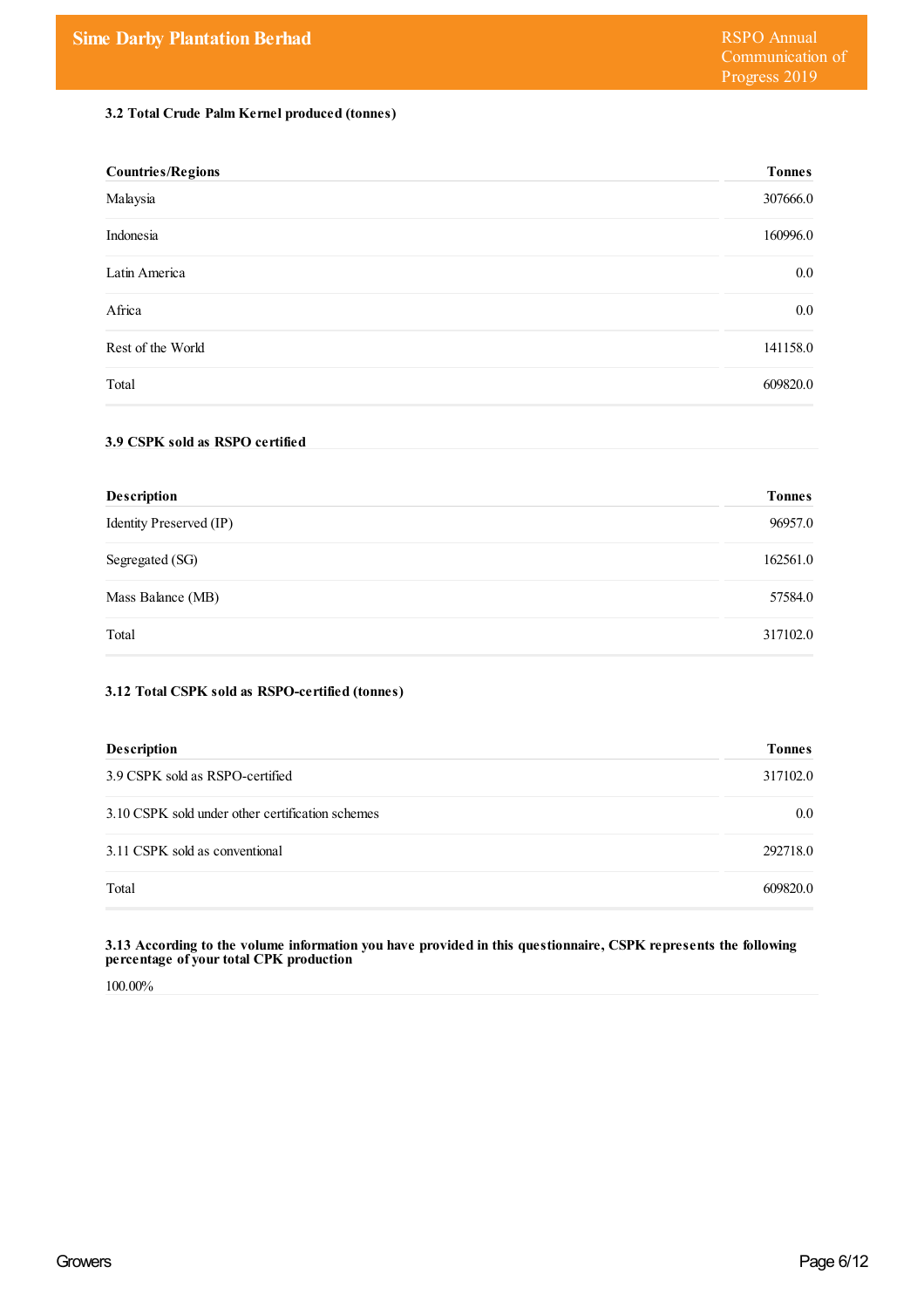**3.14 Based on the CSPK sold volumes (Question G.3.12), please estimate the percentage of volumes originating from your operations in the following regions/countries:**

| <b>Countries/Regions</b> | <b>Tonnes</b> |
|--------------------------|---------------|
| Malaysia                 | 30.0          |
| Indonesia                | 27.0          |
| Latin America            | $0.0\,$       |
| Africa                   | $0.0\,$       |
| Rest of the World        | 43.0          |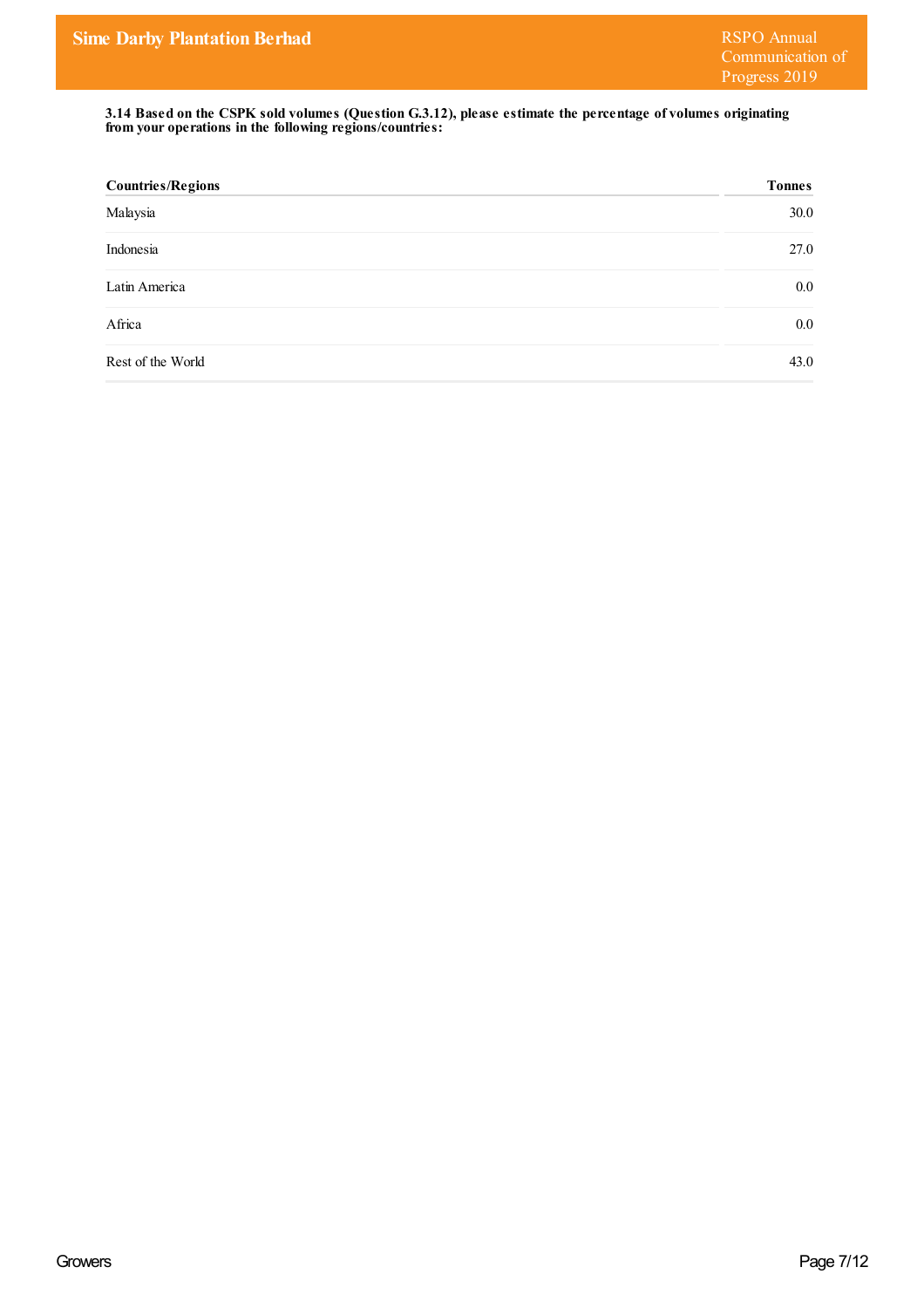# **4. TimeBound Plan**

**4.1 Which year did yourcompany achieve (or plans to achieve) its first RSPO P&C certification?**

2008

4.2 Which year did your company achieve (or plans to achieve) 100% RSPO certification for all its estates and mills?

2020

#### **4.2.1 If the previous target yearfor G.4.2 has not been met, please explain why**

All SDP Mills have been certified within initial Time Bound Plan, the extension of timeline was due to new plantation acquired, latest in 2018 and a new millestablished in 2020. Certification for remaining areas is in progress in line with the announcement by RSPO on Hak Guna Usaha (HGU) issues.

**4.3 Which year did yourcompany achieve (or plans to achieve) 100% RSPO certification ofscheme smallholders?**

2022

#### **4.3.1 If the previous target yearfor G.4.3 has not been met, please explain why**

Our original certification target was 2020. We have experienced some delay in delivering on that, largely due to the process of obtaining land cultivation rights or Hak Guna Usaha (HGU). We expect to complete the application process for the rights by 2022. In the meanwhile, we continue to engage with the farmer cooperatives, and help to improve their sustainability practices in line with RSPO certification requirements.

#### 4.4 Which year did your company achieve (or plans to achieve) 100% RSPO certification for all FFB, regardless of **source?**

2025

-

#### **4.4.1 If the previous target yearfor G.4.4 has not been met, please explain why**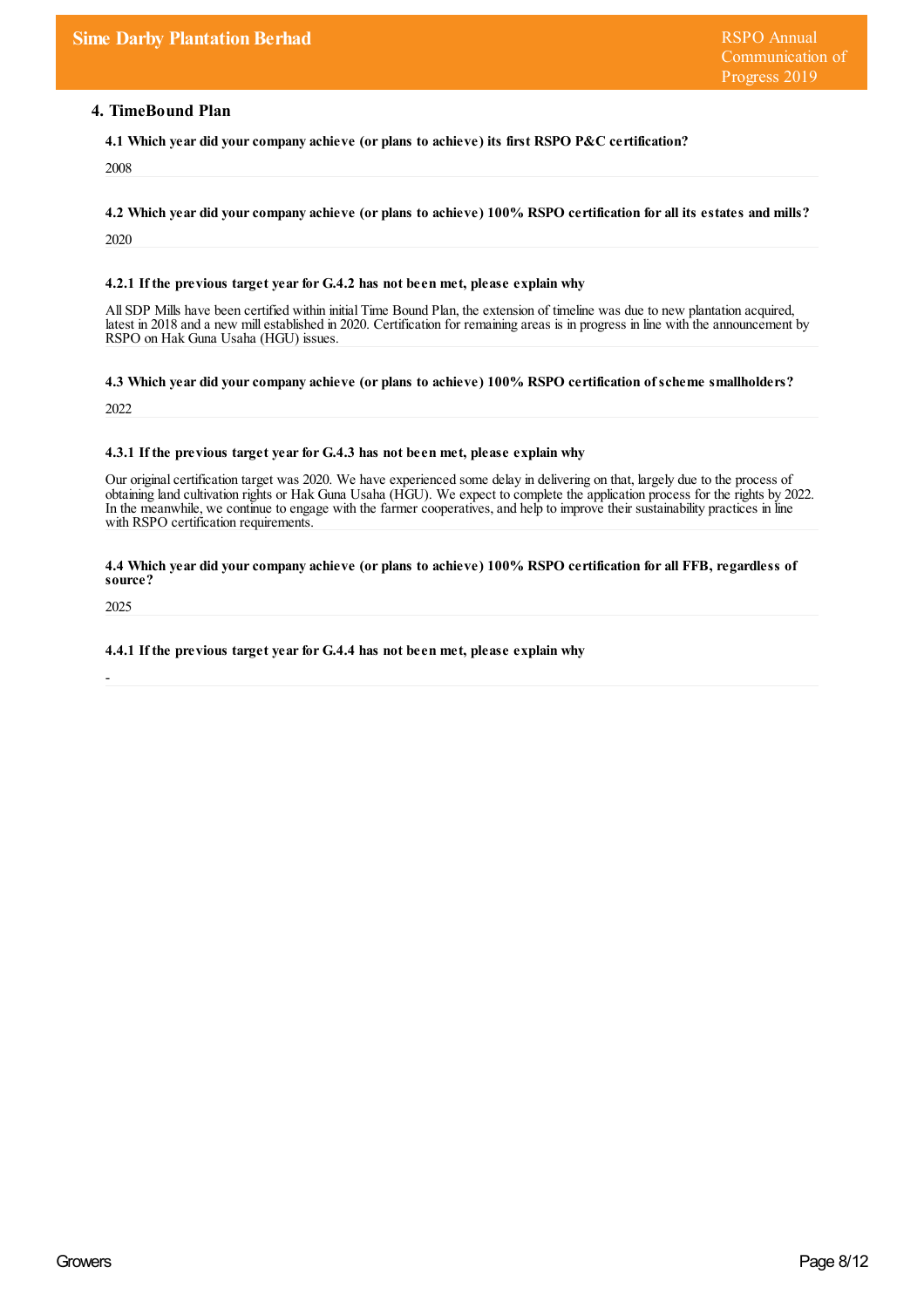# **5. Concession Map**

| 5.1 The RSPO General Assembly Resolution 6G (2013) calls for all members with Grower operations to submit maps |
|----------------------------------------------------------------------------------------------------------------|
| of their concessions through ACOP. Has your company submitted concession maps to the RSPO in previous ACOP     |
| cycles?                                                                                                        |

| Yes                                                                                                |                                                                                                                    |
|----------------------------------------------------------------------------------------------------|--------------------------------------------------------------------------------------------------------------------|
| previous ACOP map submission?                                                                      | 5.2 Has your company acquired any new concession sites or have any concession sites changed ownership since the    |
| Yes                                                                                                |                                                                                                                    |
|                                                                                                    | 5.3 Please upload your company's updated estate location concession map(s) in Shapefile format here.               |
| Sime Darby Plantation.zip                                                                          |                                                                                                                    |
| <b>6. GHG Footprint</b>                                                                            |                                                                                                                    |
|                                                                                                    | 6.1 What is the average GHG footprint for all certified management units by hectare (tCO2e/ha)?                    |
| 4.79                                                                                               |                                                                                                                    |
|                                                                                                    | 6.2 What is the average GHG footprint for all certified management units per tonne of crude palm oil (tCO2e/tCPO)? |
| 1.12                                                                                               |                                                                                                                    |
| Existing cultivation peatland<br>Palm oil mill effluent (POME)<br>Fertiliser application<br>Others |                                                                                                                    |
| Others                                                                                             |                                                                                                                    |
|                                                                                                    | 6.4 Does your company have a baseline for GHG reporting?                                                           |
| Yes                                                                                                |                                                                                                                    |
| 6.4.1 What is the target baseline?                                                                 |                                                                                                                    |
| 0.64                                                                                               |                                                                                                                    |
|                                                                                                    | 6.5 Does your company have an annual GHG emissions reduction/minimising target?                                    |
| No                                                                                                 |                                                                                                                    |
|                                                                                                    |                                                                                                                    |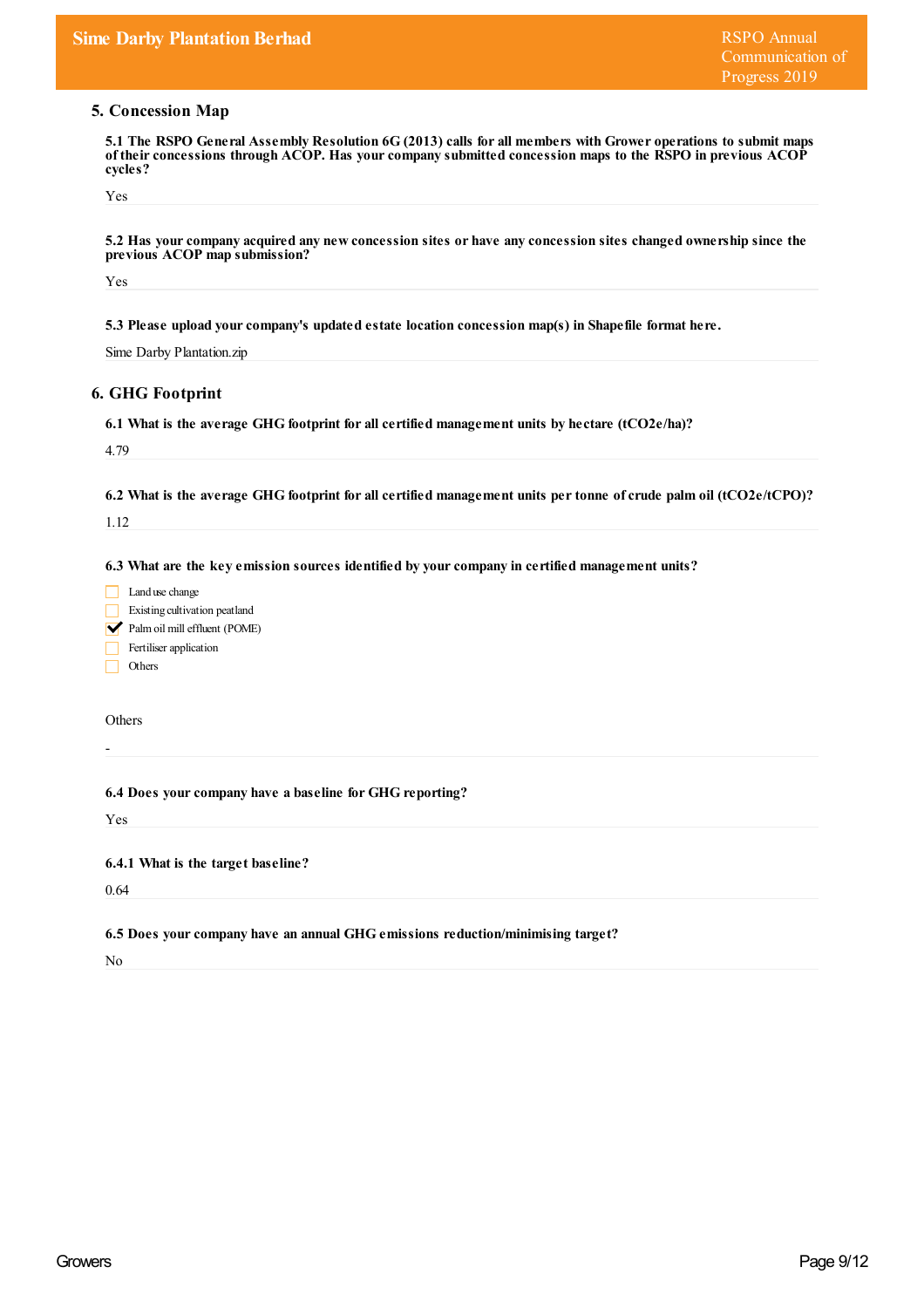# **7. Support for Oil Palm Smallholders**

- **7.1 How is yourcompany supporting Independent Smallholder groups?**
- Sourcing of physical FFB
- **V** Financial support
- **V** Operations support
- **V** Training support
- $\boxed{\phantom{1}}$  Community development
- Not supporting Independent Smallholder groups
- Others

Others

-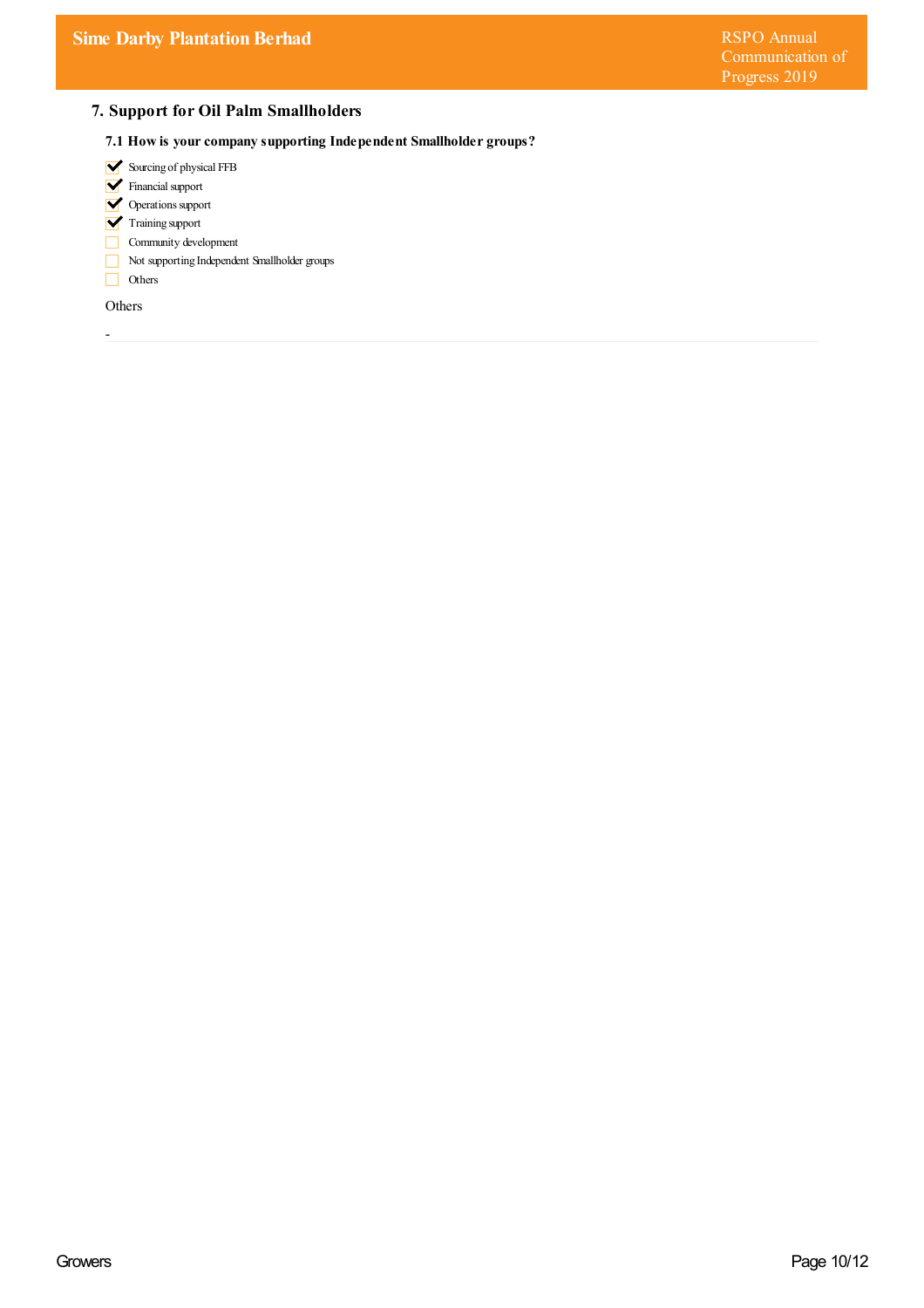# **8. Actions For Next Reporting Period**

### **8.1 Outline activities that yourcompany will undertake in the coming yearto advance its certification efforts.**

i) Commitment towards 100% RSPO Certification for all operations - maintenance of system and practices as wellas compliance to the standards stipulated in the new RSPO P&C and respective countries' National Interpretations. ii) Intensifying engagement activities, facilitation and support in terms of training, consultation and assistance for schemed and independent smallholders/ smallgrowers in achieving RSPO certification,and sharing of experience in achieving RSPO certification with our customers.

#### 8.2 Outline activities that your company will undertake in the coming year to promote the uptake CSPO along the **supply chain.**

i) Creating awareness of plantation sustainability and promotion of sustainable palm oil for business partners, customers and the public. ii) Active participation and contribution in events/occasions promoting the use of sustainable palm oil.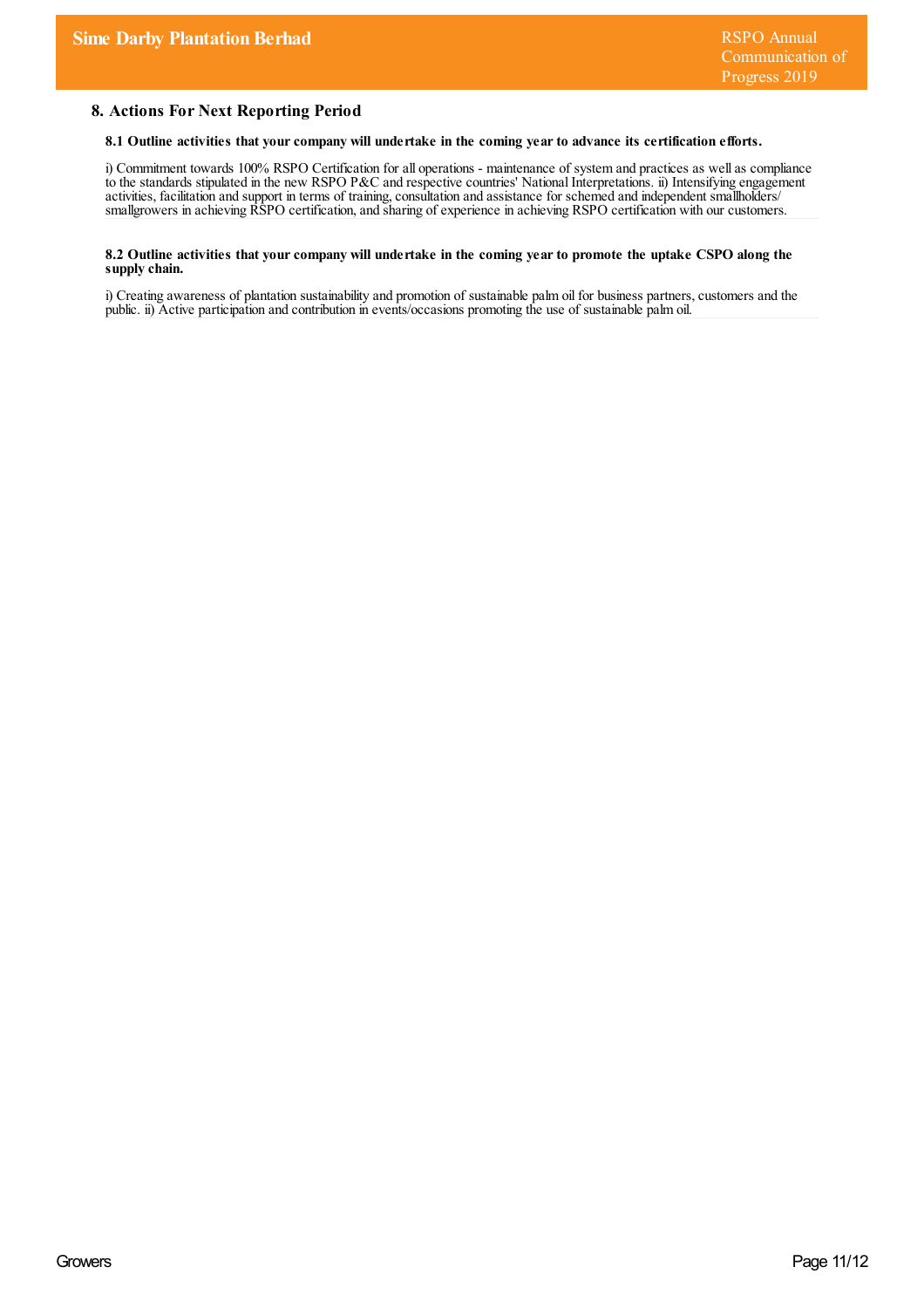# **9. Challenges**

**9.1 What significant obstacles orchallenges has yourcompany encountered in the promotion ofcertified sustainable palm oil (CSPO)? What efforts has yourcompany taken to address these obstacles orchallenges?**

|                          | Awareness of RSPO in the market                                                                                                                                                                       |
|--------------------------|-------------------------------------------------------------------------------------------------------------------------------------------------------------------------------------------------------|
|                          | Difficulties in the certification process                                                                                                                                                             |
| $\blacktriangledown$     | Certification of smallholders                                                                                                                                                                         |
|                          | Competition with non-RSPO members                                                                                                                                                                     |
|                          | High costs in achieving or adhering to certification                                                                                                                                                  |
|                          | Human rights issues                                                                                                                                                                                   |
| V                        | Insufficient demand for RSPO-certified palm oil                                                                                                                                                       |
|                          | Lowusage of palm oil                                                                                                                                                                                  |
|                          | Reputation of palm oil in the market                                                                                                                                                                  |
|                          | Reputation of RSPO in the market                                                                                                                                                                      |
|                          | Supply issues                                                                                                                                                                                         |
| V                        | Traceability issues                                                                                                                                                                                   |
|                          | No challenges faced                                                                                                                                                                                   |
|                          | Others                                                                                                                                                                                                |
|                          | Others                                                                                                                                                                                                |
|                          | 9.2 In addition to the actions already reported in this ACOP report, what other ways has your company supported the<br>vision of the RSPO to transform markets to make sustainable palm oil the norm? |
|                          | $\blacktriangleright$ Engagement with business partners or consumers on the use of CSPO                                                                                                               |
|                          | Engagement with government agencies                                                                                                                                                                   |
|                          | Promotion of CSPO outside of RSPO venues such as trade workshops or industry associations                                                                                                             |
| $\overline{\phantom{a}}$ | Promotion of physical CSPO                                                                                                                                                                            |

- $\triangledown$  Providing funding or support for CSPO development efforts
- Research & Development support
- Stakeholder engagement
- No actions taken
- Others

**Others** 

-

**9.3 If yourcompany has any other publicly-available reports orinformation regarding its palm oil-related policies and activities, please provide the links here**

1. Sime Darby Plantation Company Website http://www.simedarbyplantation.com/ 2. Sime Darby Plantation Sustainability Report 2019

http://www.simedarbyplantation.com/sites/default/files/Sime%20Darby%20Plantation%20Berhad%20Sustainability%20Report%202019.pdf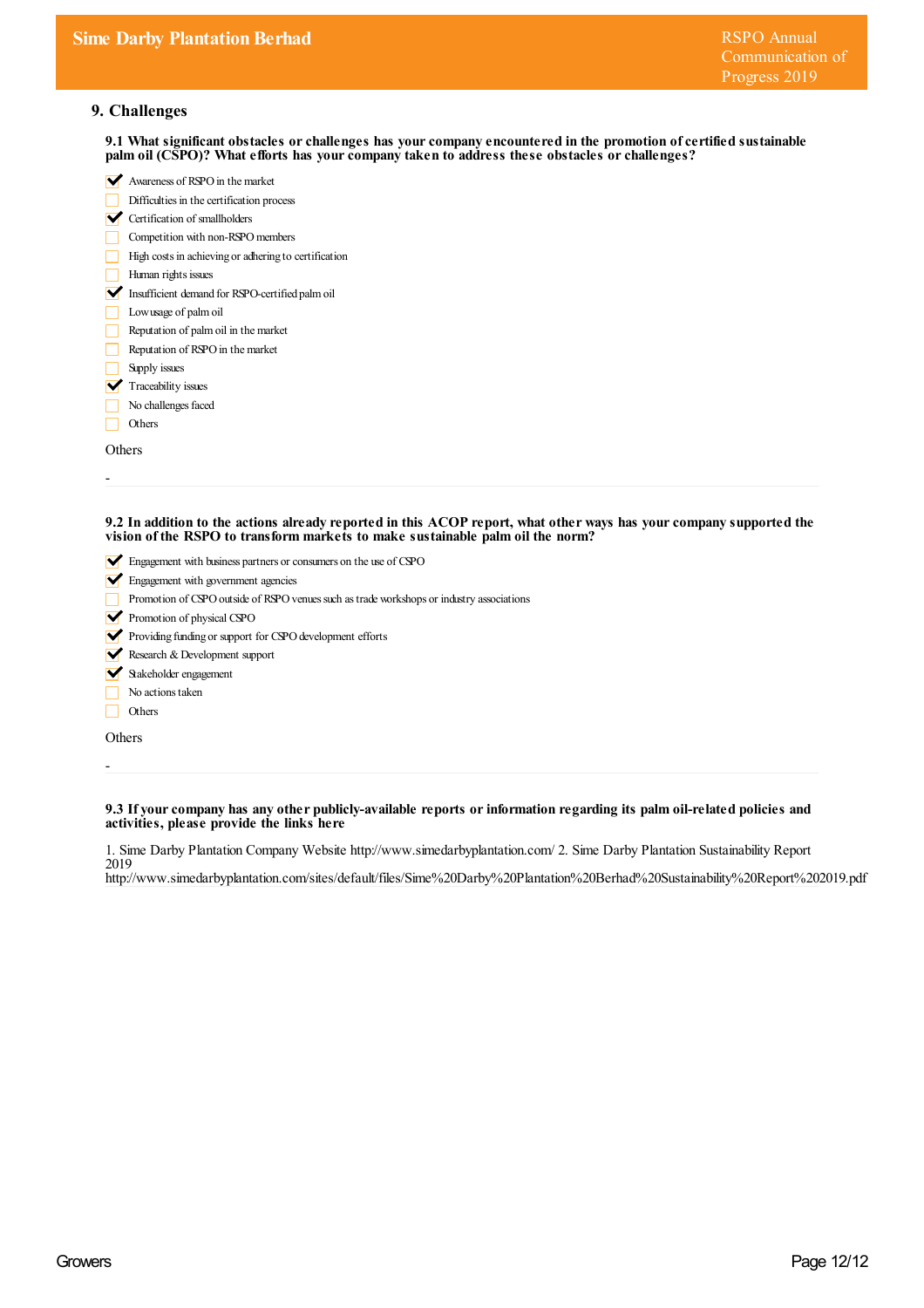# **Processors & Traders**

### **1. Operational Profile**

- **1.1 Please state yourcompany's main activity within the palm oil supply chain.**
- Refiner of CPO and PKO
- Palm Kernel Crusher
- Trader with Physical Possession
- Trader without Physical Possession
- Integrated Refiner-Trader-Processor
- Food and Non-Food Ingredients Producer
- Power, Energy and Biofuel Processor
- Animal Feed Producer
- Oleochemicals Producer
- Distribution & Logistics
- Other П

Other

-

## **2. Palm Oil and Certified Sustainable Palm Oil Consumption**

Information in Section 2 - Palm Oil and Certified Sustainable Palm Oil Sourcing is a mandatory declaration in your ACOP. This includes volume data on palm oil and palm oil products consumed, to enable the RSPO to accurately calculate uptake on a member, sector and total level. ACOP reports without reported volume data will be considered *incomplete and will not be accepted.*

#### 2.1 Please include details of all operations using palm oil, owned and/or managed by the member and/or all entities **that belong to the group.**

- New Britain Palm Oil Limited - PT Minamas Gemilang - PT Sime Darby Oils Indonesia - PT Sime Darby Oils Pulau Laut Refinery - Sime Darby Oils Morakot Public Co - Sime Darby Oils Zwijndrecht Refinery B.V. - Sime Darby Oils South Africa (Pty) Limited - Sime Darby Oils Liverpool Refinery Ltd - Sime Darby Oils Bintulu Sdn Bhd - Sime Darby Oils Pasir Gudang Refinery Sdn Bhd - Sime Darby Oils Biodiesel Sdn Bhd - Sime Darby Oils International Limited - Sime Darby Oils Trading (Labuan) Limited - Sime Darby Oils Trading Sdn Bhd - Sime Darby Oils Professional Sdn Bhd - Sime Darby Research Sdn Bhd

#### **2.1.1 In which countries does yourcompany sell goods with palm oil and palm oil products?**

Applies globally

#### **2.2 Total volume of all palm oil and palm oil products sourced in the year:**

| <b>Description</b>                                                      | <b>Tonnes</b>    |
|-------------------------------------------------------------------------|------------------|
| Crude palm oil, including derivatives refined from CPO (tonnes)         | 2931083.0        |
| Crude palm kernel oil, including derivatives refined from CPKO (tonnes) | 481246.0         |
| Crude palm kernel expeller (tonnes)                                     | 0.0 <sub>1</sub> |
| Total                                                                   | 3412329.0        |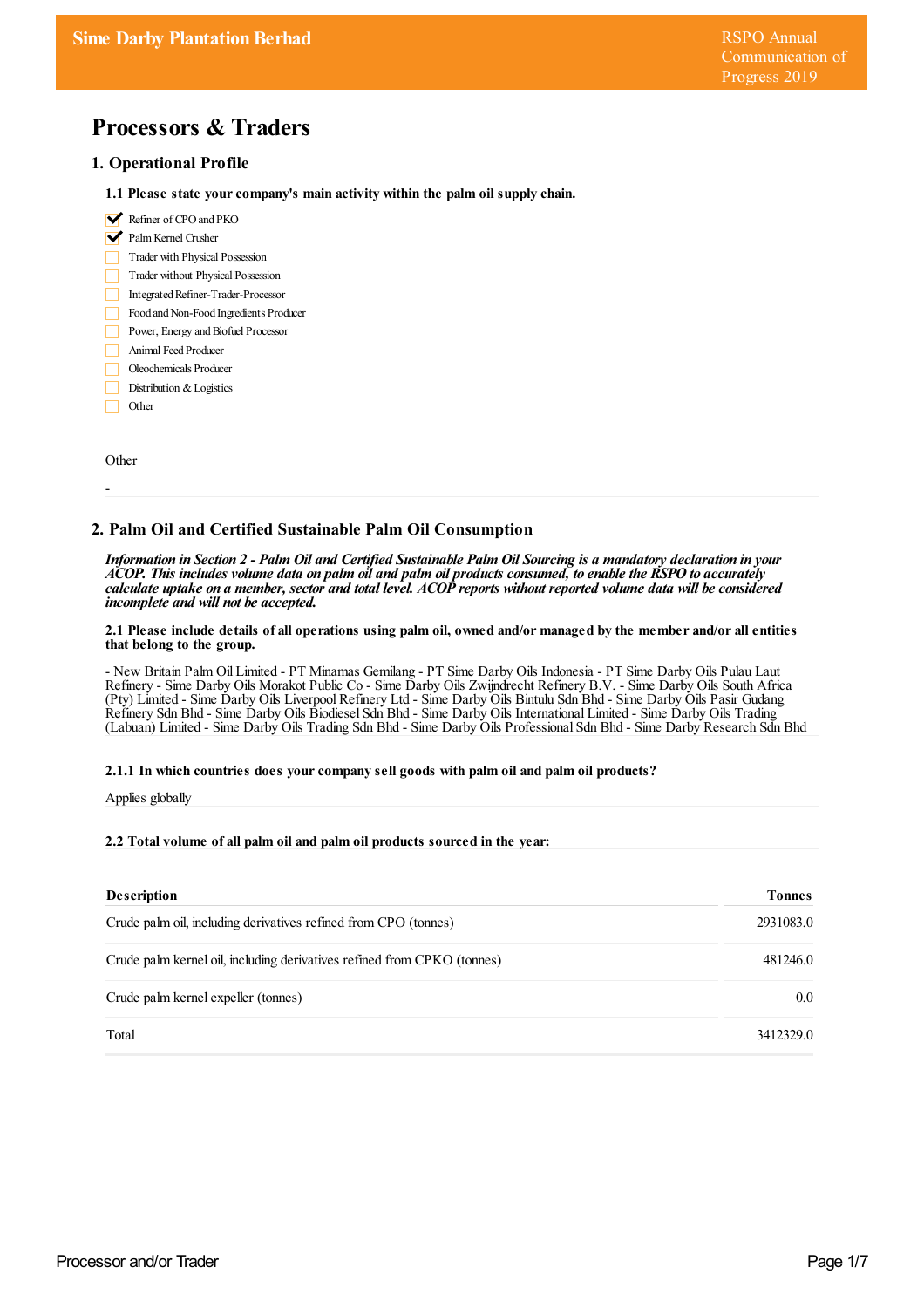**2.3 Volume of RSPO-certified palm oil and oil palm products sourced in the year(tonnes):**

| <b>Description</b>                        | Crude Palm<br>and CSPO<br><b>Derivatives</b> | Crude Palm<br><b>Kernel Oil</b><br>Oil (CPO) (CSPKO) and Palm Kernel<br><b>CSPKO</b><br><b>Derivatives</b> | <b>Expeller</b><br>(CSPKE) |
|-------------------------------------------|----------------------------------------------|------------------------------------------------------------------------------------------------------------|----------------------------|
| RSPO Credits from Mill / Crusher          | 0.0                                          | 0.0                                                                                                        | 0.0                        |
| RSPO Credits from Independent Smallholder | 0.0                                          | 0.0                                                                                                        | 0.0                        |
| Mass Balance (MB)                         | 500605.0                                     | 64737.0                                                                                                    | 0.0                        |
| Segregated (SG)                           | 100475.0                                     | 57941.0                                                                                                    | 0.0                        |
| Identity Preserved (IP)                   | 1191583.0                                    | 189023.0                                                                                                   | 0.0                        |
| Total                                     | 1792663.0                                    | 311701.0                                                                                                   | 0.0                        |

**2.4 According to the volume information you have provided in Question PT.2.2 and Question PT.2.3, yourcompany's certified palm oil and palm oil products uptake is:**

61.67%

#### 2.5 What is the estimated percentage of Certified Sustainable Palm Oil in the palm oil and palm oil products sold by **yourcompany in the following regions:**

| <b>Countries/Regions</b> | Percentage |
|--------------------------|------------|
| Europe                   | 11.0       |
| North America            | $0.0\,$    |
| Malaysia                 | 48.0       |
| Indonesia                | 20.0       |
| China                    | $0.0\,$    |
| India                    | $0.0\,$    |
| Latin America            | $0.0\,$    |
| Africa                   | 4.0        |
| Rest of World            | 17.0       |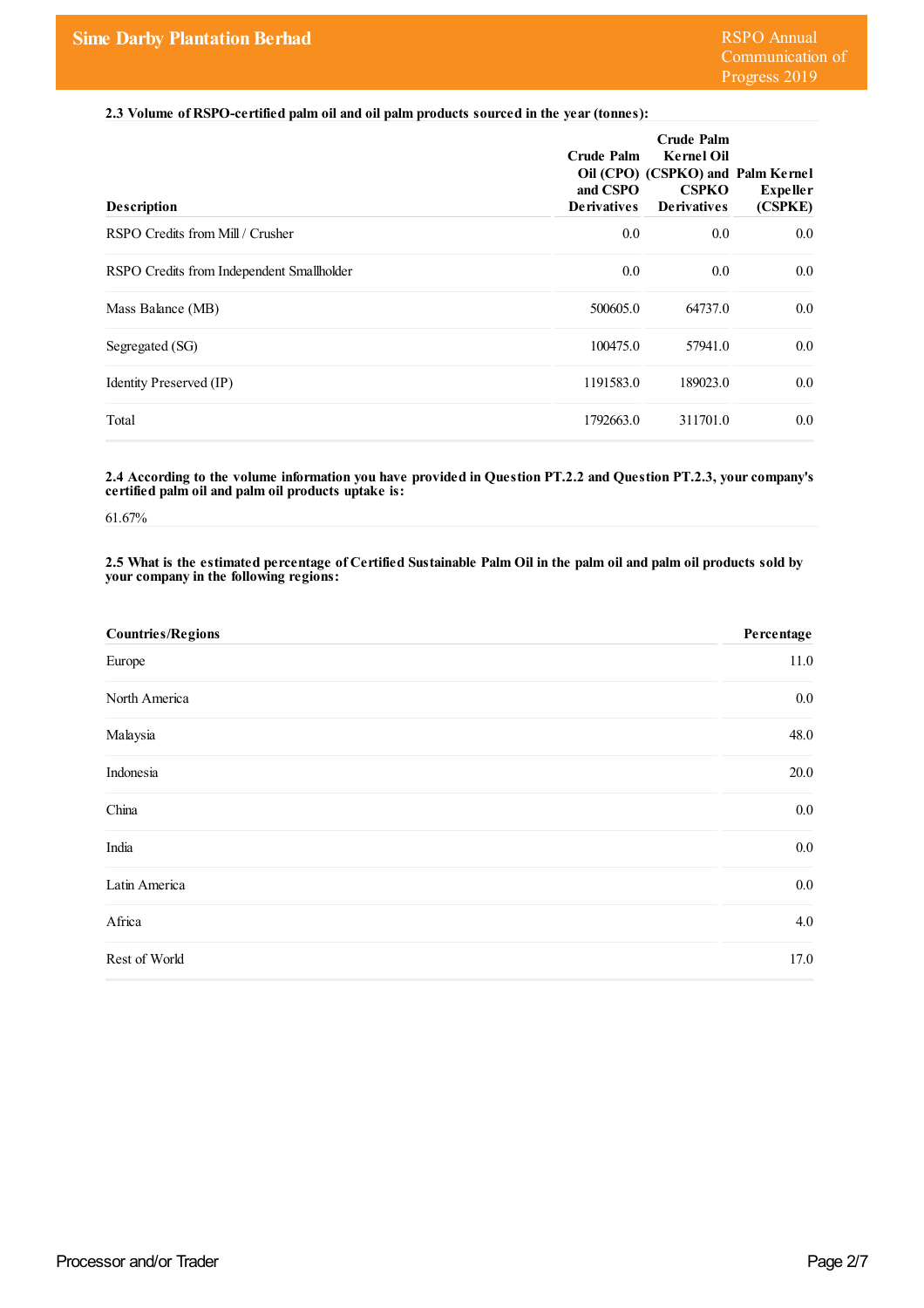# **3. TimeBound Plan**

**3.1 Which year did yourcompany achieve/obtain (orexpects to achieve/obtain) the RSPO supply chain certification or RSPO** trader/distributor licence?

2010

3.2 Which year did your company start (or expect to start) to source any RSPO-certified palm oil and oil palm **products?**

2010

-

**3.2.1 If the previous target yearfor PT.3.2 has not been met, please explain why.**

**3.3 Which year did yourcompany achieve (orexpects to achieve) 100% RSPO certification of all palm product processing facilities.**

2019

**3.3.1 If the previous target yearfor PT.3.3 has not been met, please explain why.**

All our refineries and kernel crushing plants have been certified since 2016 as reported in last year's ACOP. Two new facilities (PT Sime Darby Oils Indonesia and Sime Darby Research Sdn Bhd - Bioganic Plant) were certified in 2019.

3.4 Which year did your company begin (or expects to begin) sourcing only 100% RSPO-certified palm oil and oil **palm products.**

2020

-

3.5 If the Time Bound Plan commitments declared above do not cover all countries in which the member sells goods **with palm oil or palm oil products, please explain why**

**3.6 How does yourcompany proactively promote RSPO and RSPO-certified sustainable palm oil and oil palm products to yourcustomers?**

All Sime Darby Plantation's refineries and kernel crushing plants are RSPO SCCS certified. RSPO certified products are made available to customers and promoted to our customers via these refineries and kernel crushing plants. We are also in regular engagement with various stakeholders, including customers, to promote sustainable palm oiland the role of the RSPO to deliver this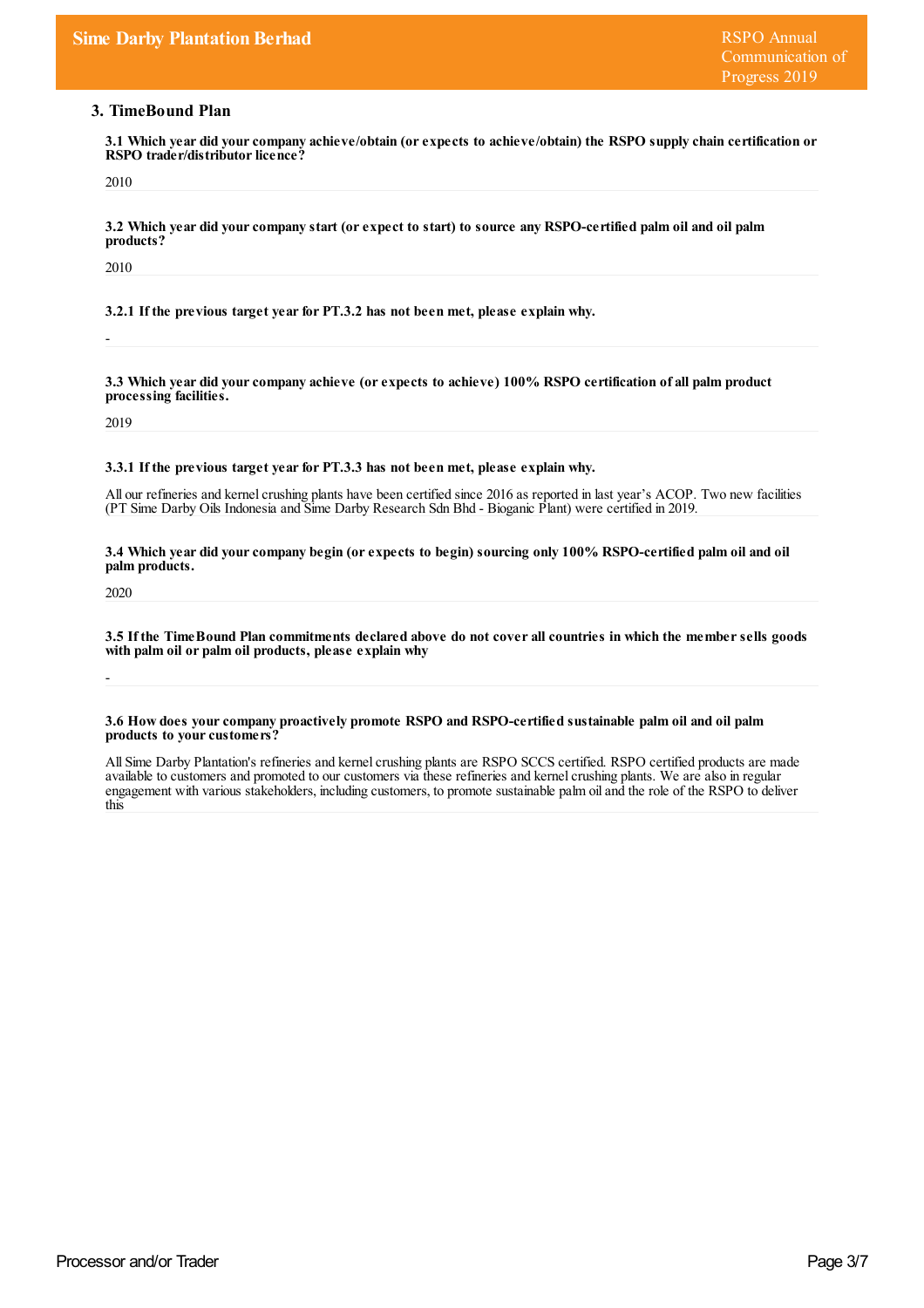# **4. Actions For Next Reporting Period**

4.1 Please outline activities that your company will take in the coming year to promote the production or consumption **ofcertified sustainable palm oil (CSPO)**

SDP will continuously explore the opportunities for customers to support and buy RSPO certified products.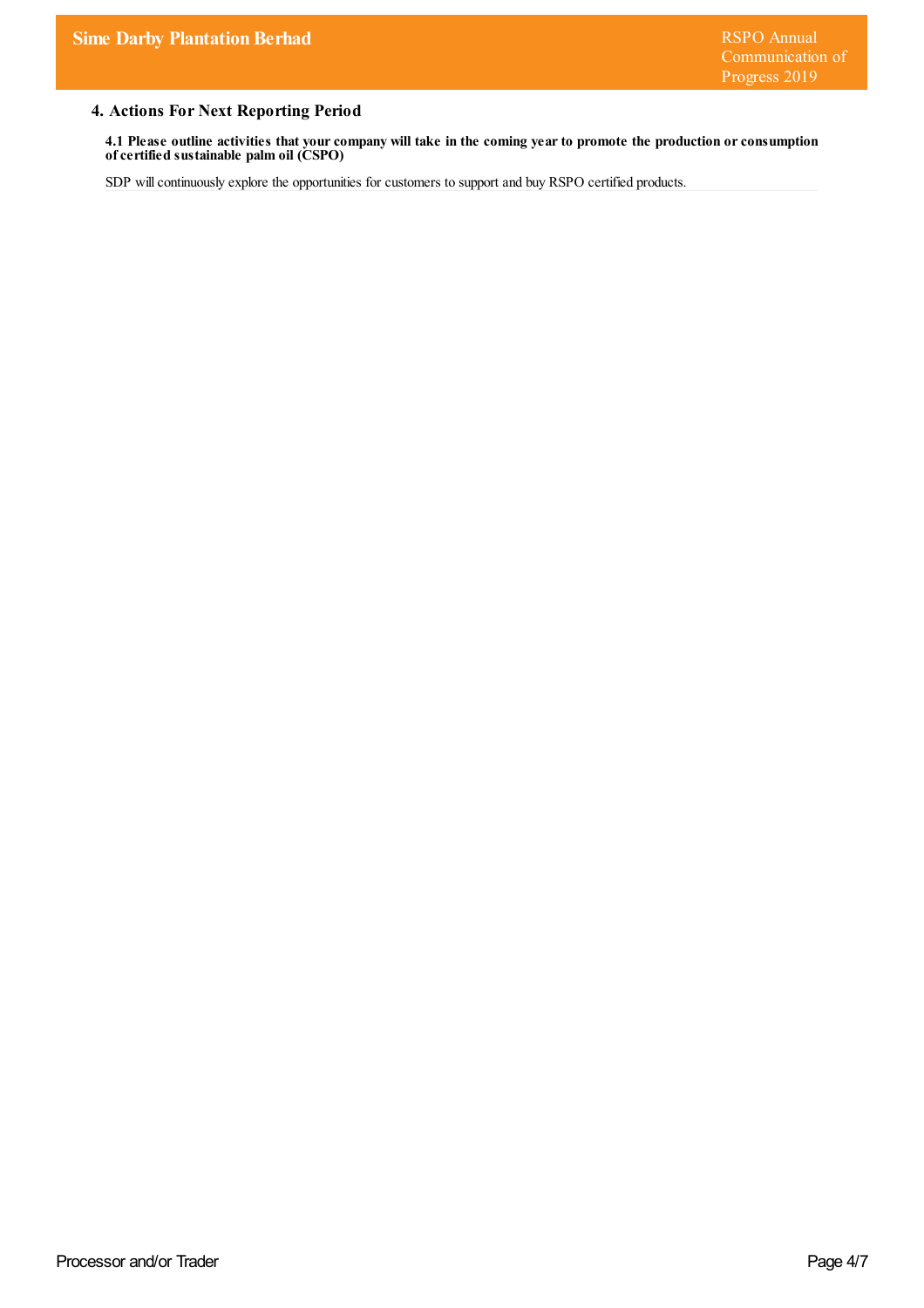## **5. Shared Responsibility**

The Board of Governors of the Roundtable on Sustainable Palm Oil (RSPO) approved new Shared Responsibility rules on *31 October 2019, requiring all members to share sustainability requirements and obligations. Reporting of Shared Responsibility indicators will be done through severalchannels, including ACOP. As the implementation of Shared* Responsibility reporting is still on-going and in development, the Shared Responsibility section in ACOP is not yet final *and may change in future ACOP cycles. For more information on Shared Responsibility, please go to https:/ rspo.org/news-and-events/news/what-are-the-new-shared-responsibility-rules or email the ACOP team at acop@rspo.org*

#### **Labour & Labour Rights**

**5.1 Does yourcompany have a publicly-available policy covering Labour & Labour Rights?**

Yes

#### **5.1.1 Does the policy cover:**

- $\triangleright$  No discrimination
- Wage and working conditions
- Freedom of association
- No child labour
- No harassment

No forced or trafficked labour

#### **5.1.2 Has yourcompany previously uploaded orlinked its Labour & Labour Rights policy in previous ACOP reporting cycles?**

Yes

### **Ethical Conduct & Human Rights**

**5.2 Does yourcompany have a publicly-available Policy covering Ethical Conduct & Human Rights?**

Yes

#### **5.2.1 Does the policy cover:**

- **Recruitment**
- **V** Contractors
- Sub-Contractors & Third-Party Contractors

**5.2.2 Has yourcompany previously uploaded orlinked its Ethical Conduct & Human Rights policy in previous ACOP reporting cycles?**

Yes

# **Land Use**

**5.3 Does yourcompany have a publicly-available Policy covering Land Use?**

Yes

#### **5.3.1 Does the policy cover:**

Free Prior and Informed Consent (FPIC) **V** Compensation

**5.3.2 Has yourcompany previously uploaded orlinked its Land Use policy in previous ACOP reporting cycles?**

Yes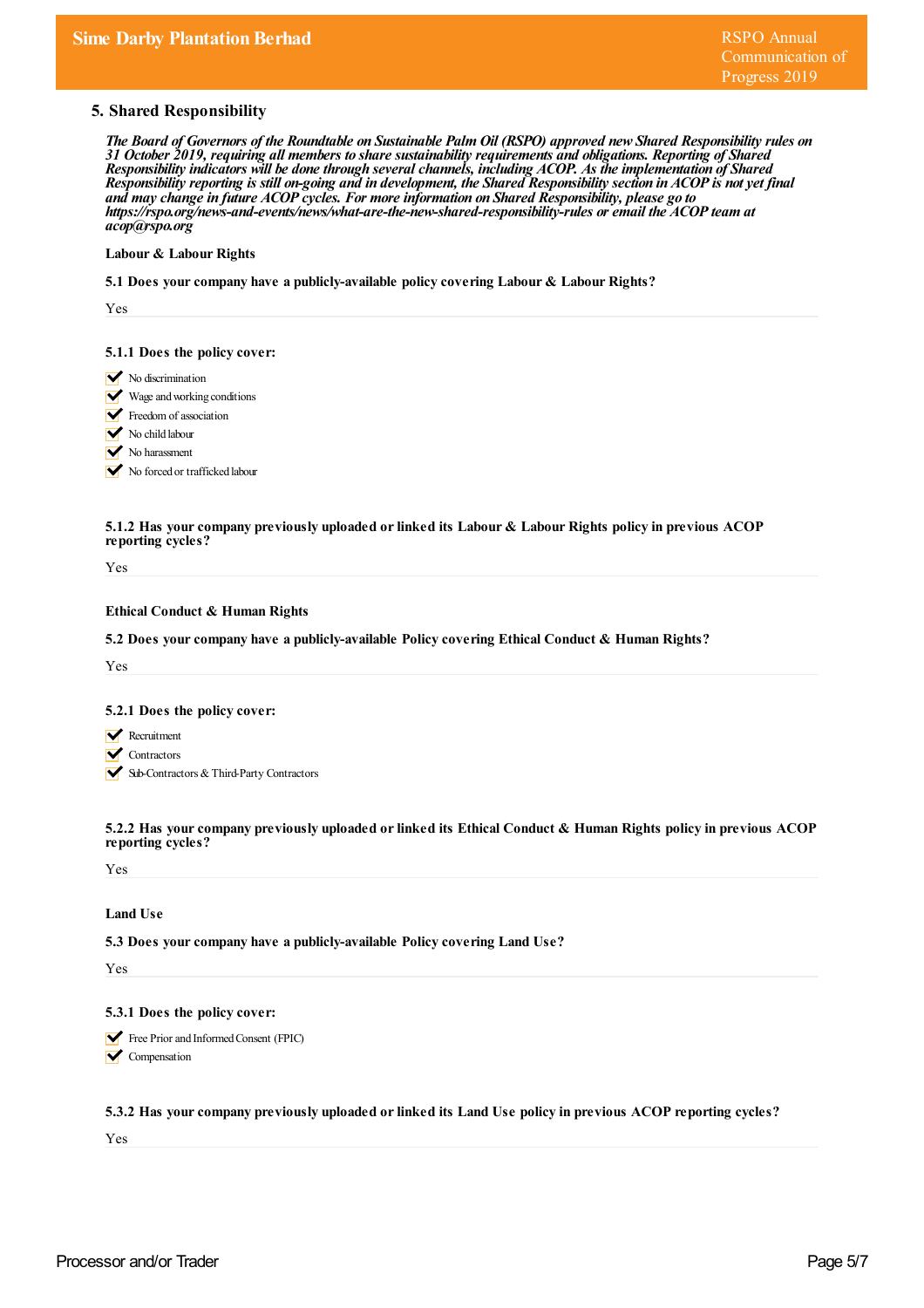**Occupational Health & Safety**

**5.4 Does yourcompany have a publicly-available Policy covering Occupational Health & Safety?**

Yes

**5.4.1 Has yourcompany previously uploaded orlinked its Occupational Health & Safety policy in previous ACOP reporting cycles?**

Yes

**Climate Change & Greenhouse Gas (GHG)**

**5.5 Does yourcompany have a publicly-available policy covering Climate Change & Greenhouse Gas (GHG)?**

Yes

**5.5.1 Does the policy cover:**

Identification and assessment of GHG

 $\blacktriangleright$  Public reporting of GHG footprint

Monitored implementation plan to reduce or minimise GHG emissions

**5.5.2 Has yourcompany previously uploaded orlinked its Climate Change & Greenhouse Gas policy orreport in previous ACOP reporting cycles?**

Yes

**Complaints & Grievances**

**5.6 Does yourcompany have a Complaints & Grievances Mechanism?**

Yes

5.6.1 Is your Complaints & Grievances mechanism in line with the RSPO's grievance mechanism? For details of the **RSPO's grievance mechanism, please go to https://askrspo.force.com/Complaint/s/**

Yes

#### **Smallholders**

**5.7 Does yourcompany support oil palm independent smallholder groups?**

Yes

**5.7.1 Does this support cover:**

 $\blacktriangleright$  Fair and transparent dealings with Smallholders

**V** Improved Smallholder livelihoods

#### **5.7.2 How is yourcompany supporting them?**

In sourcing from smallholders, we are guided by our Responsible Sourcing Guidelines for the purchase of external Fresh Fruit Bunches (FFB). The due diligence process covers sustainability areas including no deforestation of primary forests and high conservation value (HCV) areas, human rights protection,and the implementation of socialand environmental best practices. This includes on-the-ground verification of operations to ensure planting procedures are aligned to our own no deforestation and no new planting on peat policies. We work actively in partnership with governments to lift smallholders to a certifiable standard of sustainability. In Papua New Guinea, we actively share best practices to help farmers obtain the skills and knowledge they need to manage their oil palm blocks. We use visualaids and provide simplified learning tools to increase smallholders' knowledge of topics including FFB quality, planting cover crops, using fertilisers, and costing and pricing their products. We conduct these activities during field days, block demos, and through our financial literacy training sessions. In Indonesia, we continue to engage with the farmer cooperatives, and help to improve their sustainability practices in line with RSPO certification requirement To assist Malaysian smallholders with certification, we initiated a small-scale pilot with just 300 smallholders in the Northern Region. We brought together partners to help tackle the barriers that smallholders face when trying to get certified, most notably, finance for replanting and assistance with registering land titles.